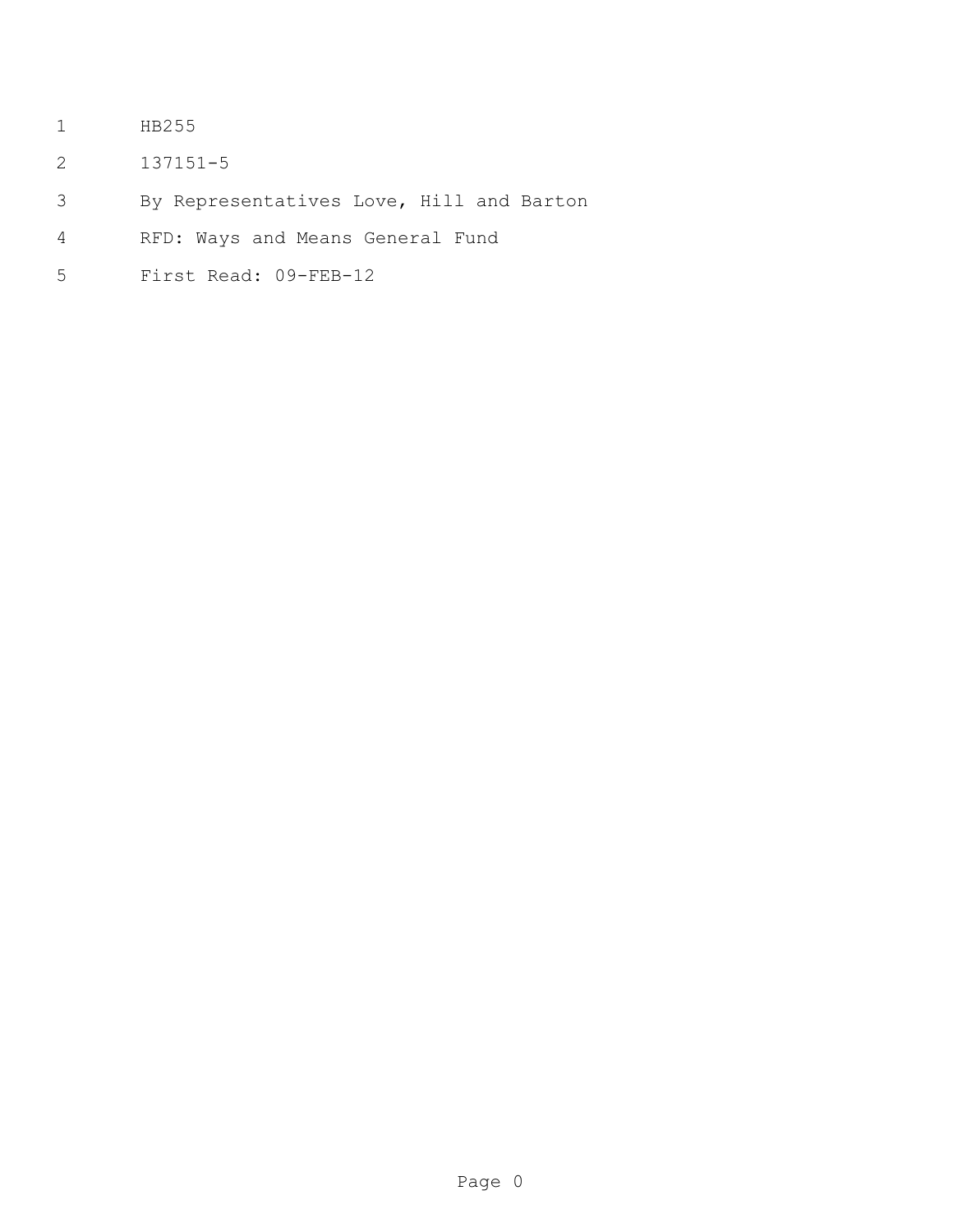| $\mathbf 1$ | ENGROSSED                                                      |
|-------------|----------------------------------------------------------------|
| 2           |                                                                |
| 3           |                                                                |
| 4           | A BILL                                                         |
| 5           | TO BE ENTITLED                                                 |
| 6           | AN ACT                                                         |
| 7           |                                                                |
| $8\,$       | To amend Section 36-27-1, Code of Alabama 1975,                |
| 9           | relating to retirement benefits; to provide that earnable      |
| 10          | compensation may include a portion of overtime payments.       |
| 11          | BE IT ENACTED BY THE LEGISLATURE OF ALABAMA:                   |
| 12          | Section 1. Section 36-27-1, Code of Alabama 1975, is           |
| 13          | amended to read as follows:                                    |
| 14          | $"$ \$36-27-1.                                                 |
| 15          | "When used in this article, the following terms                |
| 16          | shall have the following meanings, respectively, unless the    |
| 17          | context clearly indicates otherwise:                           |
| 18          | "(1) RETIREMENT SYSTEM. The Employees' Retirement              |
| 19          | System of Alabama as defined in Section 36-27-2.               |
| 20          | "(2) EMPLOYEE. Any regular employee of the State of            |
| 21          | Alabama whose salary is paid by state warrant by the state,    |
| 22          | except a member of the Legislature of the state, a person who  |
| 23          | is covered or eligible to be covered under the Teachers'       |
| 24          | Retirement System of Alabama or any other retirement system to |
| 25          | which contributions are made by the state, an elective         |
| 26          | official of the state government, and a temporary employee or  |
| 27          | person engaged under retainer or special agreement. In all     |

Page 1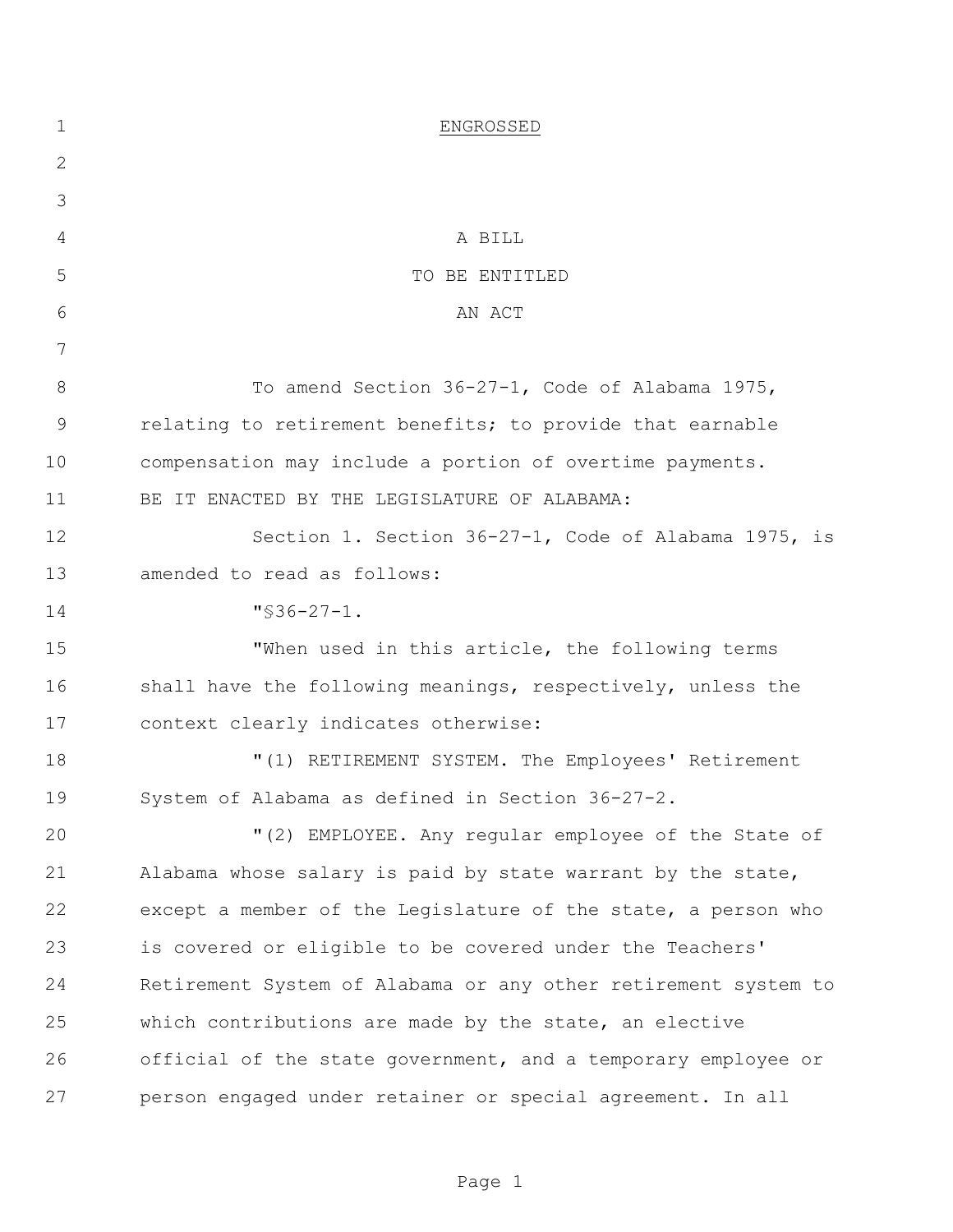cases of doubt the Board of Control shall determine who is an employee within the meaning of this article. The term shall include any regular employee of the Alabama state hospitals and Partlow State School and Hospital and the Alabama State Port Authority, however paid. "(3) EMPLOYER. The State of Alabama or any department, commission, institution, or any other agency of and within the state by which an employee is paid, including employers as provided in Section 36-27-6. "(4) MEMBER. Any employee included in the membership of the system as provided in Section 36-27-4. "(5) BOARD OF CONTROL. The board provided for in Section 36-27-23 to administer the retirement system. "(6) MEDICAL BOARD. The board of physicians provided for in Section 36-27-23. "(7) SERVICE. Service as an employee paid for by an employer. "(8) PRIOR SERVICE. Service rendered prior to the date of establishment of the retirement system for which credit is allowable under Section 36-27-11. "(9) MEMBERSHIP SERVICE. Service as an employee rendered while a member of the retirement system and on account of which contributions are made.

 "(10) CREDITABLE SERVICE. "Prior service" plus "membership service" rendered since last becoming a member.

Page 2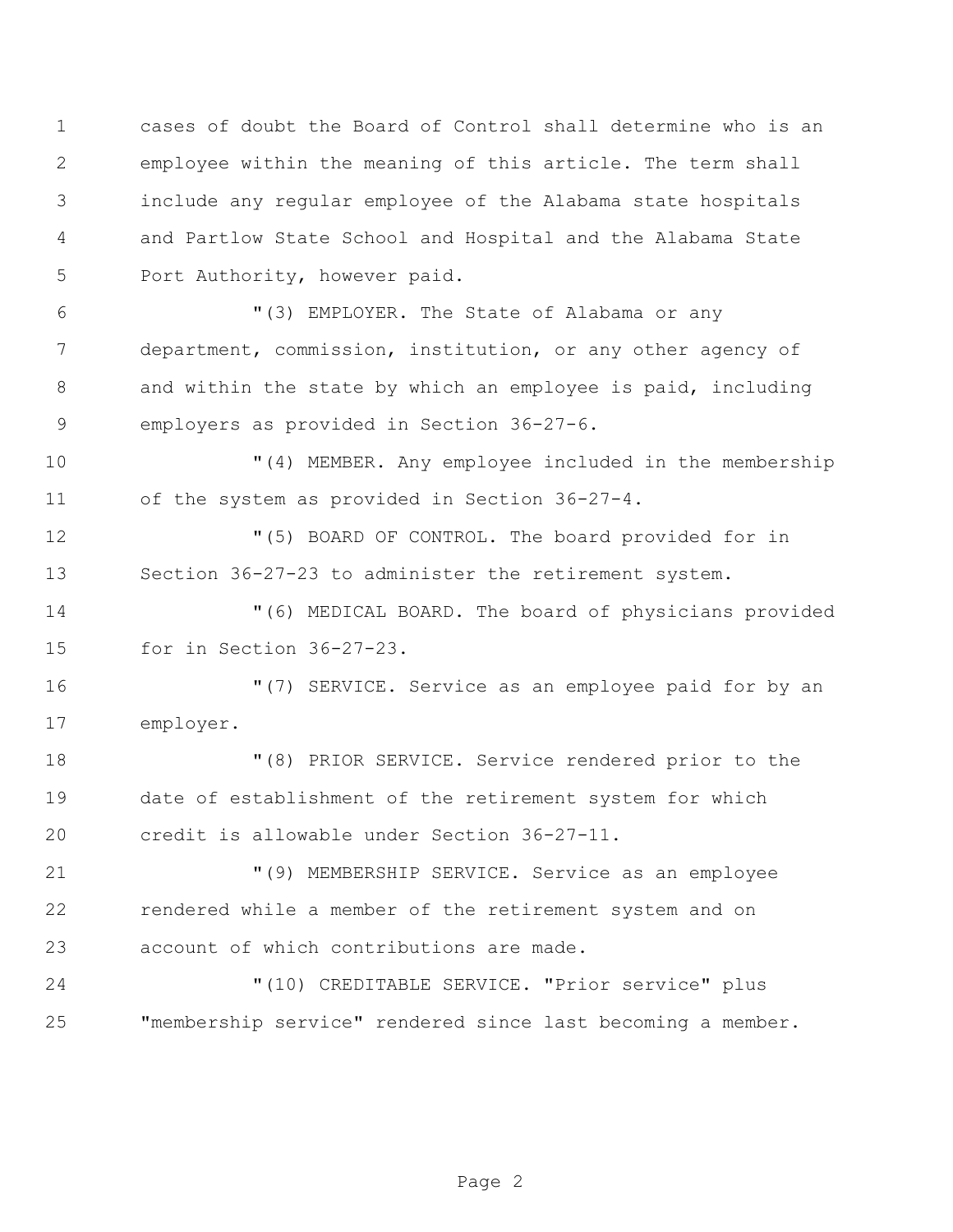"(11) BENEFICIARY. Any person in receipt of a pension, an annuity, a retirement allowance or other benefit as provided by this article.

 "(12) REGULAR INTEREST. Interest compounded annually at the rate determined by the Board of Control in accordance with subsection (f) of Section 36-27-25.

 "(13) ACCUMULATED CONTRIBUTIONS. The sum of all the amounts deducted from the compensation of a member credited to his or her individual account in the Annuity Savings Fund, together with regular interest thereon, as provided in Section  $36 - 27 - 24$ .

 "(14) EARNABLE COMPENSATION. a. The full rate of compensation that would be payable to an employee if he or she worked the full normal work-time. In cases where compensation includes maintenance, the Board of Control shall fix the value of that part of the compensation not paid in money. Earnable compensation shall not exceed the limitations imposed by Section 401(a)(17) of the Internal Revenue Code for public pension funds, except that any employee who was a member of the Employees' Retirement System before the first plan year beginning after December 31, 1995, shall not be subject to the earning limitations set forth in Section 401(a)(17).

 "b. The term earnable compensation for retirement purposes shall include overtime payments that are made to an employee; however, earnable compensation shall not exceed 125% of any employees' annual base compensation as certified by the employer.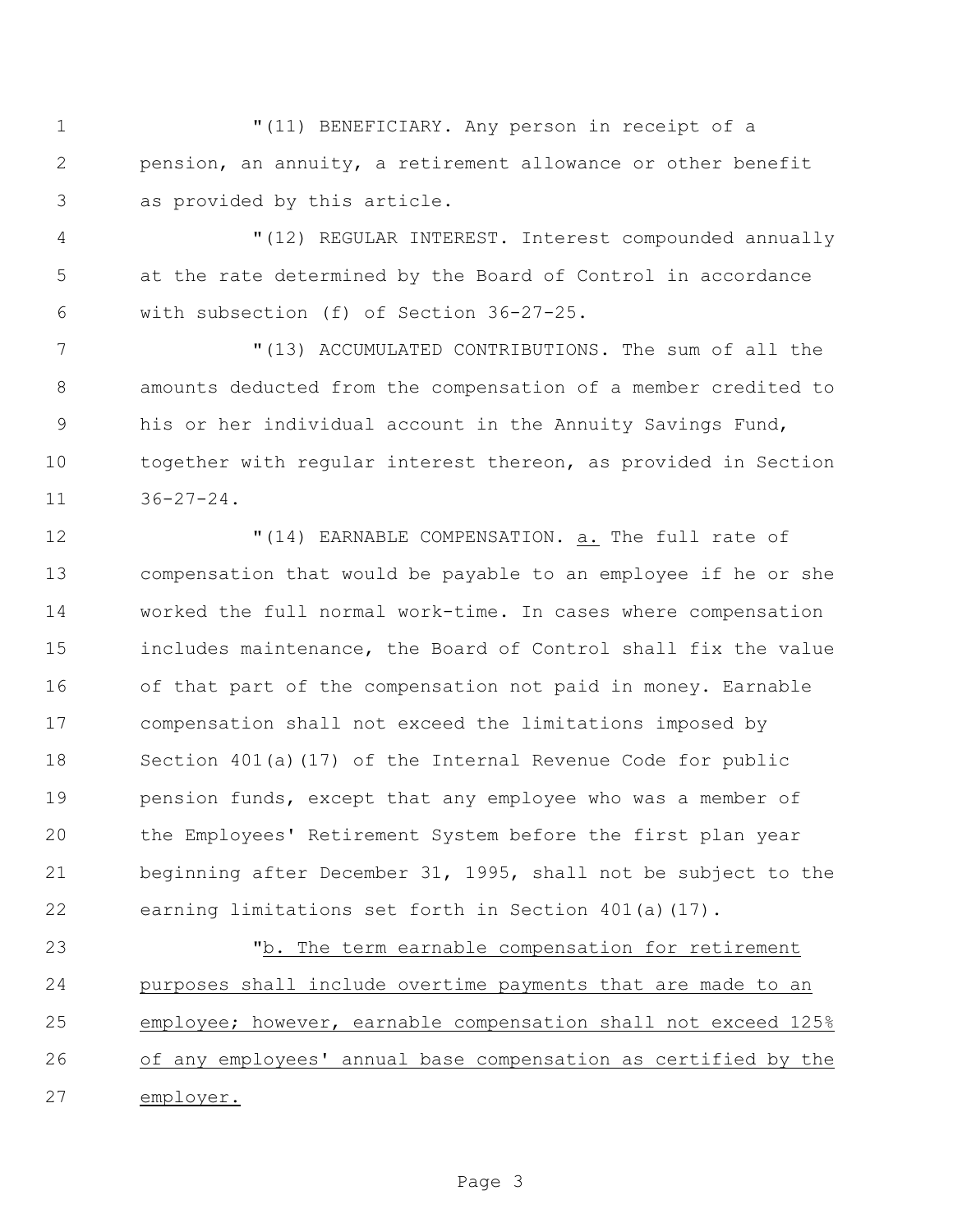$(15)$  AVERAGE FINAL COMPENSATION. The average annual compensation of an employee, with respect to which he or she had made contributions pursuant to subsection (b) of Section 36-27-24 during the three years, in his or her last 10 years of creditable service for which the average is highest or during his or her entire period of creditable service if less 7 than three years; except, that for any period prior to November 1, 1959, the compensation used in computing the average shall include compensation in excess of the maximum amount with respect to which members were required to contribute.

 "(16) ANNUITY. Payments for life derived from the "accumulated contributions" of a member. All annuities shall be payable in equal monthly installments.

 "(17) PENSION. Payments for life derived from money provided by the employer. All pensions shall be payable in equal monthly installments.

18  $(18)$  RETIREMENT ALLOWANCE. The sum of the "annuity" and the "pension."

 "(19) RETIREMENT. Withdrawal from active service with a retirement allowance or optional benefit in lieu thereof granted under this article.

 "(20) ANNUITY RESERVE. The present value of all payments to be made on account of any annuity or benefit in lieu of any annuity computed upon the basis of the mortality tables adopted by the Board of Control and regular interest.

Page 4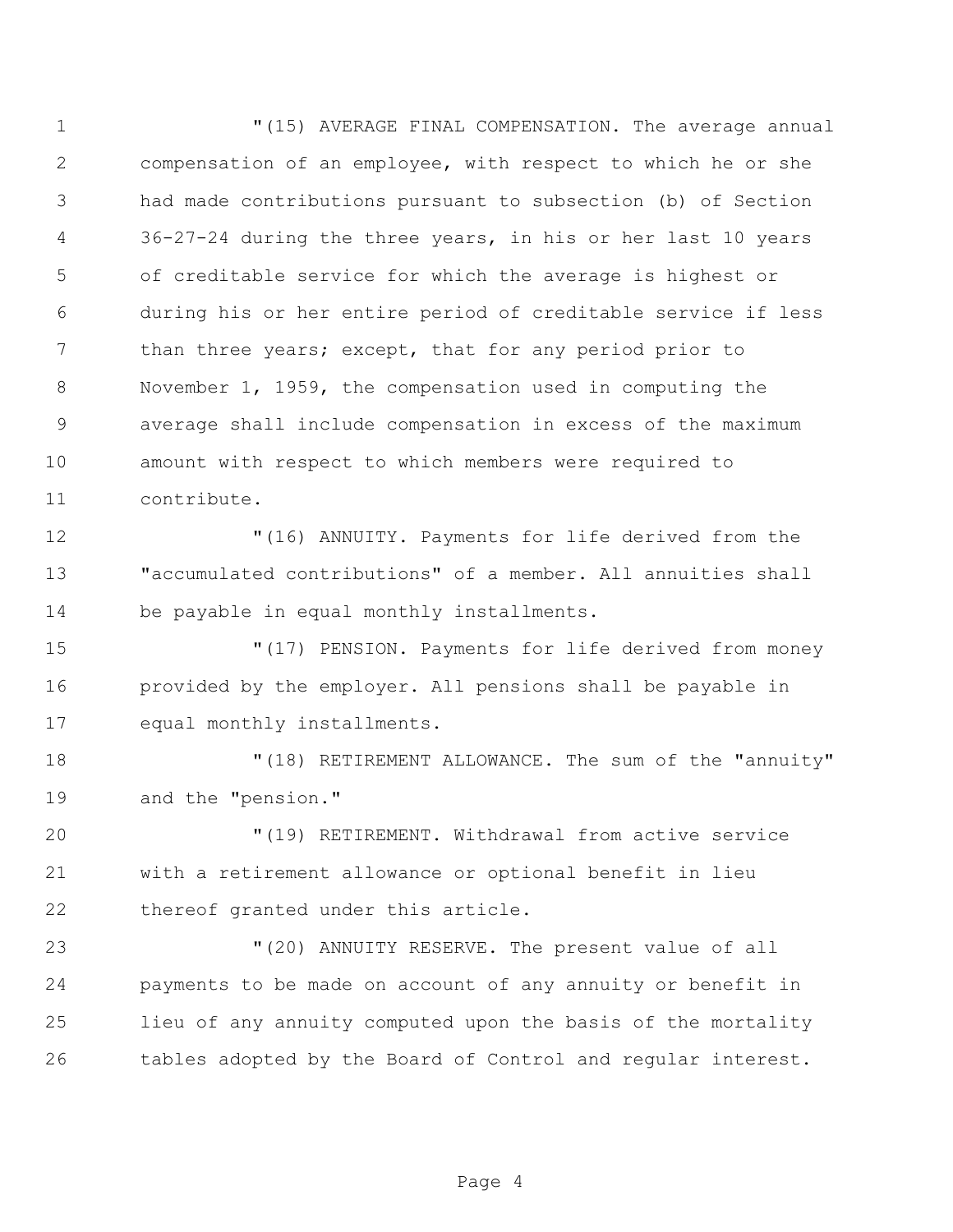$(21)$  PENSION RESERVE. The present value of all payments to be made on account of any pension or benefit in lieu of any pension computed upon the basis of the mortality tables adopted by the Board of Control and regular interest.

 "(22) ACTUARIAL EQUIVALENT. A benefit of equal value when computed upon the basis of the mortality tables adopted 7 by the Board of Control and regular interest.

8 "(23) STATE POLICEMAN. An employee in the classified service under the Merit System Act approved by the State Personnel Board to perform the duties of highway patrolman or a beverage control agent or a crime investigator. The term shall not include a member employed as a policeman under Section 36-27-6."

 Section 2. This act shall be effective immediately upon its passage and approval by the Governor, or its otherwise becoming law.